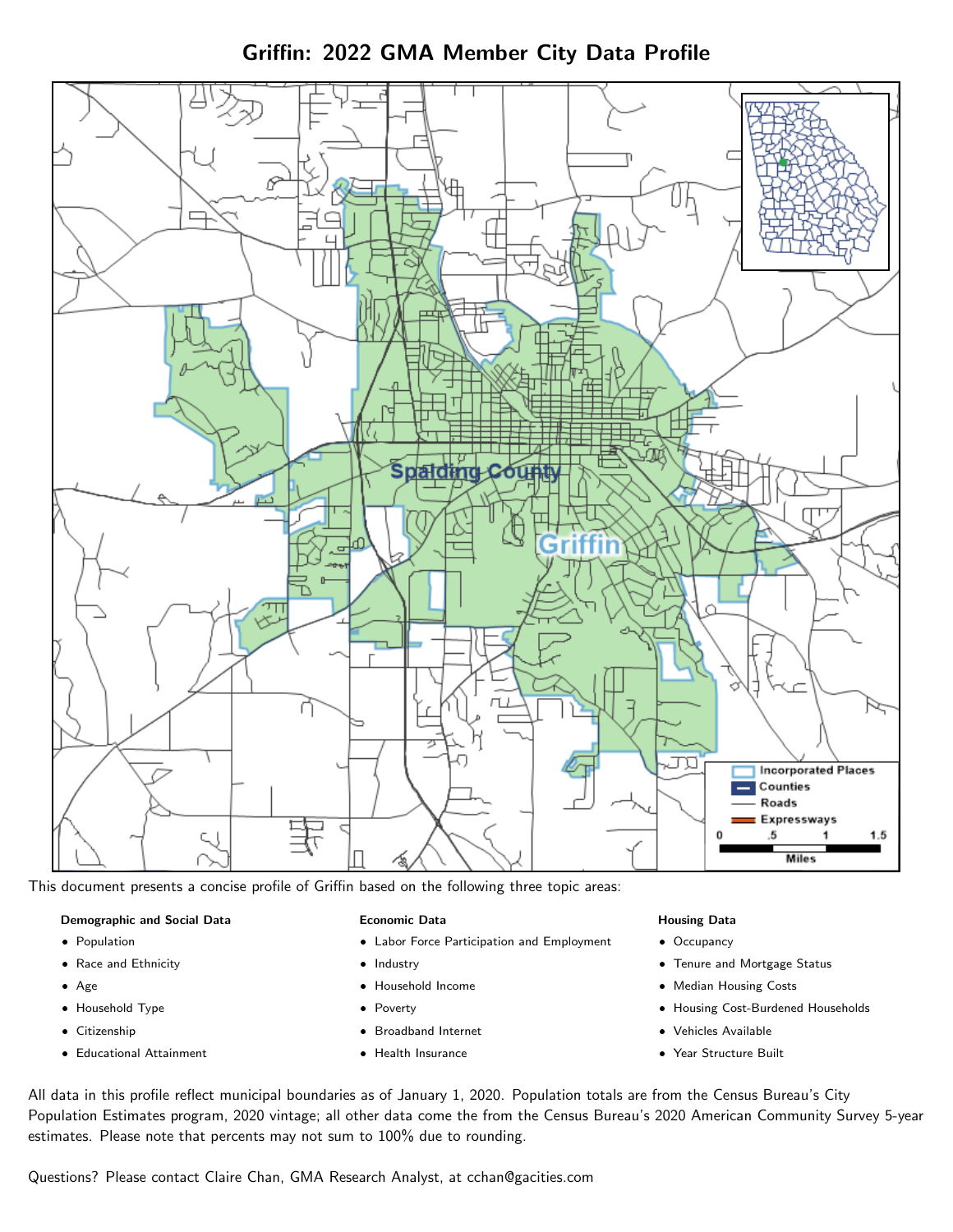# Griffin: Demographic and Social





### **Citizenship**



Source: American Community Survey, 2020 5-year estimates, table B05002 Source: American Community Survey, 2020 5-year estimates, table B15002





Source: U.S. Census Bureau, City Population Estimates, 2020 vintage Source: American Community Survey, 2020 5-year estimates, table B03002

# Household Type



Source: American Community Survey, 2020 5-year estimates, table B01001 Source: American Community Survey, 2020 5-year estimates, table B11001

#### Educational Attainment



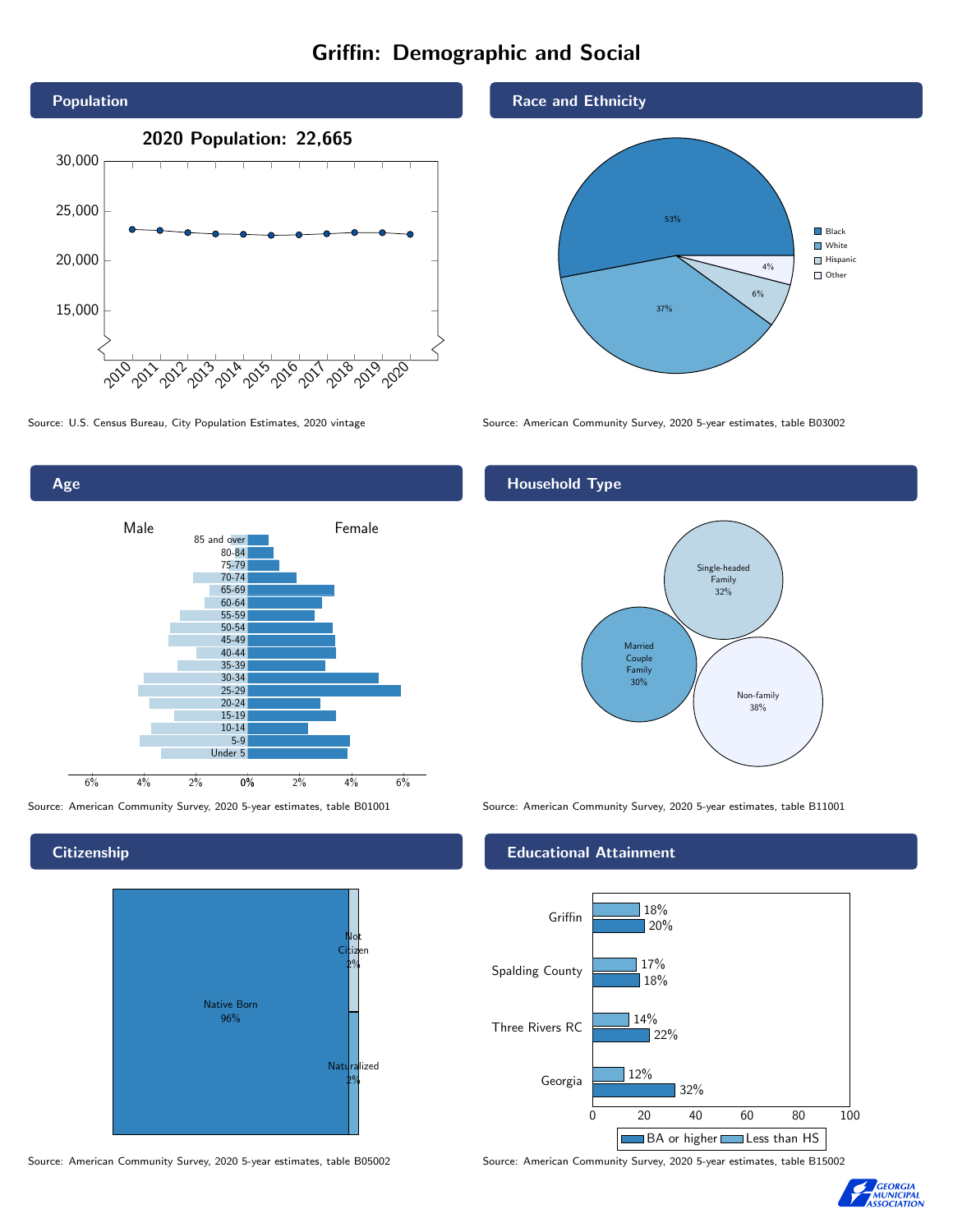# Griffin: Economic



Source: American Community Survey, 2020 5-year estimates, table B23001 Note: Unemployment rate is based upon the civilian labor force.

# Industry

| Agriculture, forestry, fishing and hunting, and mining      | $0\%$ |
|-------------------------------------------------------------|-------|
| Construction                                                | 5%    |
| Manufacturing                                               | 15%   |
| <b>Wholesale Trade</b>                                      | 2%    |
| Retail Trade                                                | 16%   |
| Transportation and warehousing, and utilities               | 8%    |
| Information                                                 | $0\%$ |
| Finance and insurance, real estate, rental, leasing         | 4%    |
| Professional, scientific, mgt, administrative, waste mgt    | 9%    |
| Educational services, and health care and social assistance | 23%   |
| Arts, entertainment, recreation, accommodation, food        | 8%    |
| service                                                     |       |
| Other services, except public administration                | 5%    |
| Public administration                                       | $4\%$ |

Source: American Community Survey, 2020 5-year estimates, table C24030



Source: American Community Survey, 2020 5-year estimates, tables B19013 and B19025 Source: American Community Survey, 2020 5-year estimates, table B17010



Poverty



## **Health Insurance**



Source: American Community Survey, 2020 5-year estimates, table B28002 Source: American Community Survey, 2020 5-year estimates, table B18135